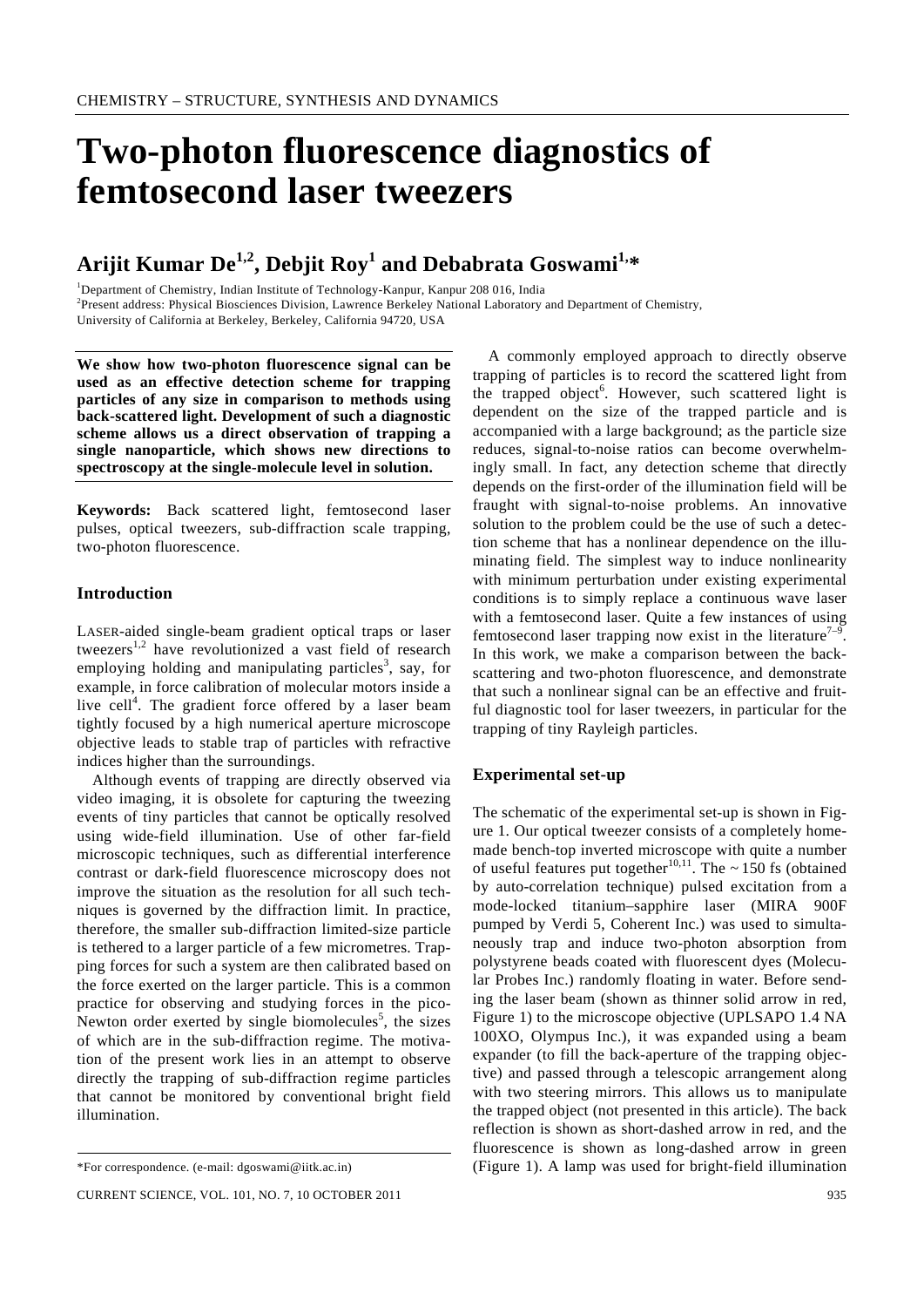

**Figure 1.** Experimental set-up.



**Figure 2.** Observing the trapping of 4.1 μm-sized beads.

(shown as wider solid arrow in light blue, Figure 1) in a Köhler illumination scheme for uniform sample illumination. A mirror, mounted on a flip mount, sends the white light (along with the fluorescence) to a CCD camera (350 K pixels, e-Mark Inc.). An infrared (IR) filter was used in front of the camera just to avoid any backreflection. When this mirror is flipped (turning-off the lamp), a dichroic mirror separates the back-scattered light from the fluorescence; the back-scattered light was collected by a silicon-amplified photo-diode (PDA100A-EC, Thorlabs Inc.) with large detection area  $(10 \text{ mm} \times 10 \text{ mm})$ and the fluorescence was collected by a photo-multiplier tube (PMT). The large area photo-detection ensures collection of more number of photons. An IR filter was kept in front of the PMT and a visible filter in front of the photo-diode to ensure sensitive optical detection at the desired wavelengths. The electrical cable connections are shown as dotted lines in black (Figure 1). Both the photodiode and PMT were connected to an automotive oscilloscope or 'picoscope' (Pico Technology Ltd). The signal was collected using a rotating-disk optical chopper (with 30 slot wheel) run by a tunable frequency driver (MC1000A, Thorlabs Inc.) and operating at 800 Hz. The picoscope was triggered by the chopper; the peak-to-peak data collection enhances the signal-to-noise and allows detection of very small signal at much low average laser power (below 10 mW). The picoscope and the camera were connected to a single personal computer where all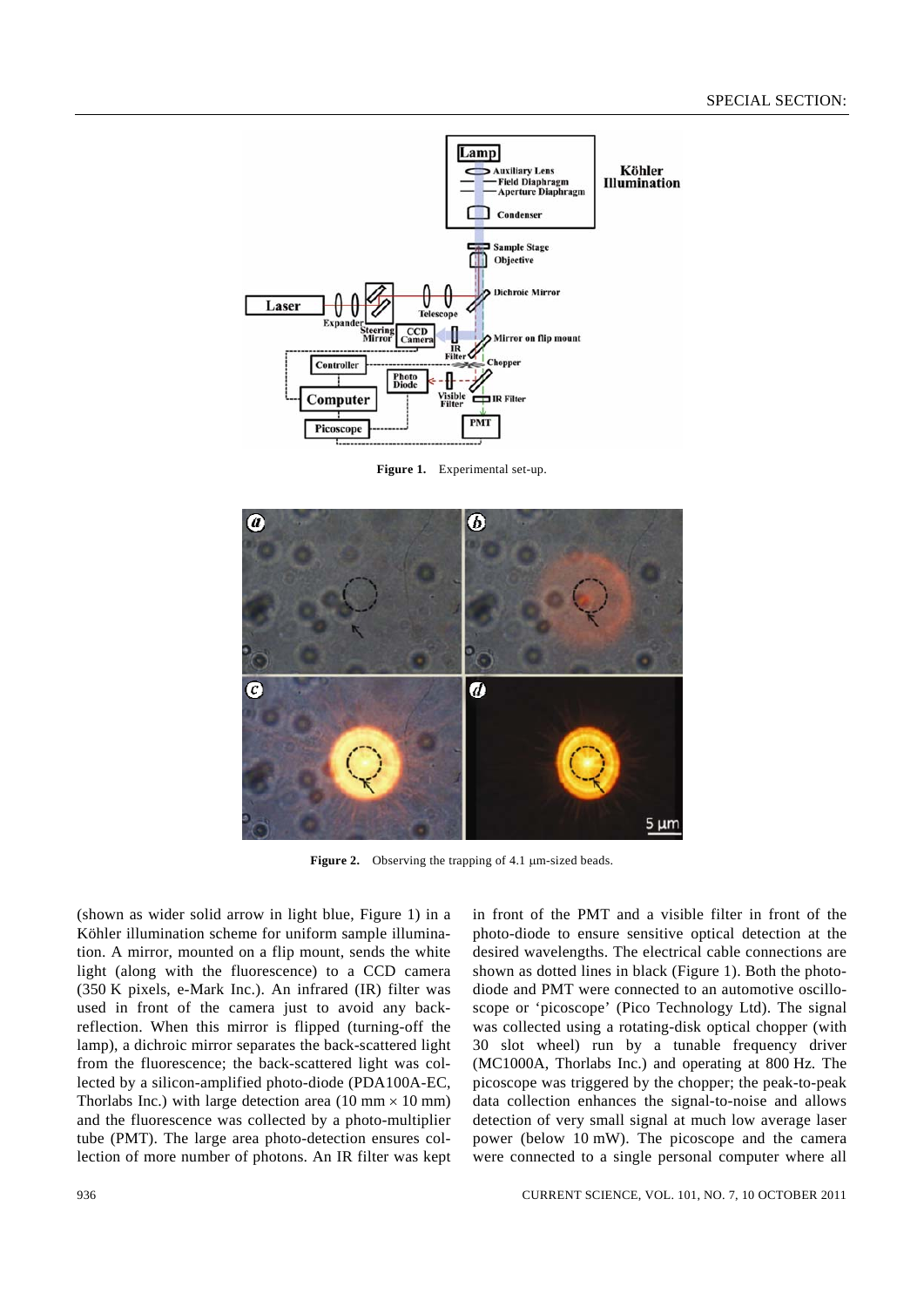the video images and picoscope traces (using LABView program) were acquired. Thus in a single robust set-up, we were able to access various detection schemes of trapping with very high precision and sensitivity.

#### **Results and discussion**

Figure 2 shows the snapshots of trapping of a 4.1 μm diameter polystyrene bead. The figure depicts the gradual movement of a bead (indicated by a black arrow) towards the trap centre (shown as a black dashed circle). The last panel (Figure 2 *d*) shows that the trapping is observable even when the bright-field illumination is absent, as also reported by others<sup>7</sup>.

 Figure 3 *a* and *b* shows the back-scattered (black curve) and fluorescence (red curve) signals for trapping of the beads having diameters 4.1 and 1 μm respectively. A number of significant points can be noted from the curves; first, the fluorescence signal exactly follows the back-scattered one, as expected. Under the experimental conditions the bigger particle leads to more stable trap than the smaller, which is due to the more random Brownian motion of the latter. However, the back-scatter signal is noisy (for the smaller bead) and always has a residual background signal arising from reflection from various interfaces, e.g. objective/air, immersion-oil/ sample, etc., which is always present even when the particle is not trapped. In contrast, the two-photon fluorescence has better signal-to-noise ratio and has an almost zero-signal baseline. The presence of large background for the back-scattered signal reduces the signal-to-noise ratio for low signal in the case of smaller particles. Most importantly, for the smaller bead, the back-scattered signal shows additional spikes between two trapping events. This arises due to the scattering from out-of-focus beads (or any contamination) floating in the double-coneshaped optical beam path across the focus, which tends to contribute more for even smaller particles. This is altogether absent in fluorescence signal because two-photon fluorescence is spatially confined only in the tiny focal volume<sup>12</sup>. Also, the fluorescence signal can sense the arrival of another incoming bead to an already trapped bead (shown as blue arrow in Figure 3 *b*), which the backscattered signal cannot. It is important to note here that, though such arrival of an incoming bead may result in the replacement of the trapped bead; it may as well not result in such a replacement and the originally trapped particle remains in place. Nevertheless, this indicates the sensitivity of such a detection scheme and any fluorescence signal detected over time corresponds to a stable trap.

 Now, under the assumption that the net fluorescence from the 4.1 and 1 μm beads is due to the contribution of all the fluorophores on the surface of the beads, we expect a ratio of fluorescence signal of the two beads as  $\sim$  17 : 1. However, this is not the case for the experimental trapping events, as shown in Figure 3 *c*. This result can be

CURRENT SCIENCE, VOL. 101, NO. 7, 10 OCTOBER 2011 937

arrived at as follows: the time-averaged background signal for both back-scattering and two-photon fluorescence is 50 counts. When the background signal is subtracted from the total signal (3697.202 counts for backscattering signal and 185.5572, 228.0703 and 211.3613 counts for two-photon fluorescence signal), then we get the absolute signal for backscattering and twophoton fluorescence. Now dividing the absolute values in each case we get the ratios to be 26.905, 20.48 and 22.60,



**Figure 3.** *a*, Trapping of 4.1 μm diameter bead showing backscattered (black curve) and fluorescence (red curve) signals. *b*, Trapping of 1 μm diameter beads showing back-scattered (black curve) and fluorescence (red curve) signals. Blue arrow indicates arrival of another incoming bead to an already-trapped bead (see text for details). *c*, Relative two-photon fluorescence signal of trapped 4.1 and 1 μm beads (shown as black and green dots respectively) along with their timeaveraged intensities (shown as red and blue lines respectively).